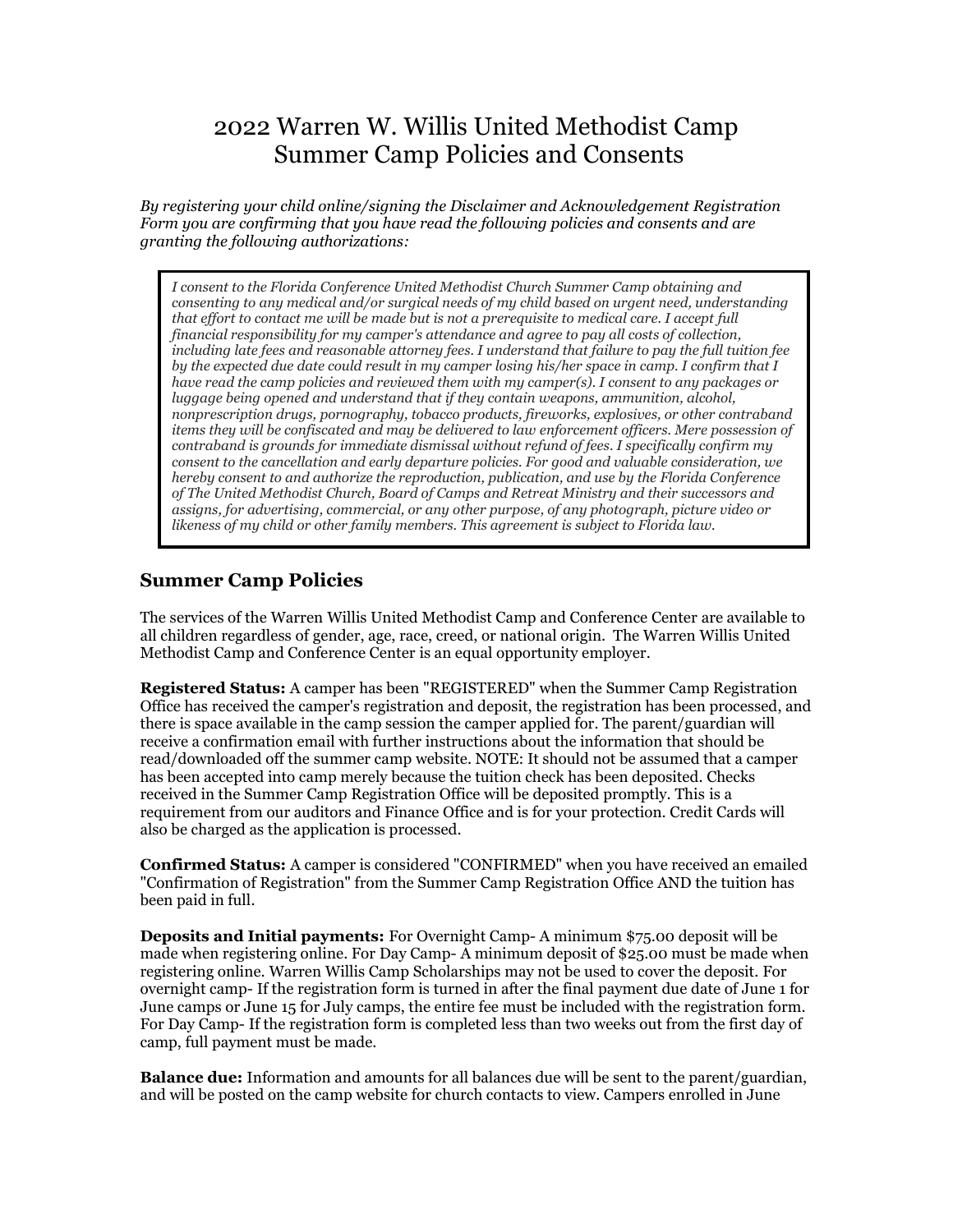Camp Sessions must be paid in full by June 1. Campers enrolled in the July Camp Sessions must be paid in full by June 15. If the registration form is submitted after the final payment due date of June 1 for June camps or June 15 for July camps the entire fee must be included with the initial registration. Balance is due for Day Camp two weeks before the first day of the week you are attending.

**Payment by Check:** Registration forms in which tuition fees or deposits are being paid for by check must be mailed to the Summer Camp Registration Office, 4990 Picciola Rd. Fruitland Park, FL 34731. Make checks payable to the Warren Willis Camp and Conference Center. All church checks must be accompanied by a spreadsheet. This spreadsheet can be found under the Group Leader section of the Summer Camp Website. NOTE: It should not be assumed that a camper has been accepted into camp merely because the tuition check has been deposited. Checks received in the Summer Camp Registration Office will be deposited promptly. This is a requirement from our auditors and Finance Office and is for your protection. A \$25.00 service fee will be charged for returned checks.

**Credit/Debit Card Payments:** Registration forms in which tuition fees are being paid for by Visa, MasterCard, American Express or Discover credit/debit card may be done online at the summer camp website (wwumccc.org). Card payments may also be mailed to the Summer Camp Registration Office: 4990 Picciola Rd. Fruitland Park, FL 34731. Your credit card/debit card will be charged upon receipt of your registration form or payment slip. Please include the following information: card number, card holder name, security code and expiration date.

### **Refund policy:**

a) There is no discount or refund for campers who arrive late, depart early, or do not attend camp as scheduled.

b) There is no refund or partial refund for campers who must be dismissed early due to illness or homesickness. If your camper arrives with any symptoms and/or a body temperature of 101, or greater, they will be sent home. For Day Campers- If a child has a fever of 101 or greater, he or she will be sent home and may not return to camp until they have been fever-free (without the use of fever reducing medications) for 24 hours. If your child is not able to return to camp, no refund will be given, unless you have a note from a doctor stating that they could not return to camp. If you'd like to discuss your child coming to another week of camp once they are no longer ill, please contact our Summer Camp Registrar. If you choose to not send your child to camp due to a concern that your child might be exposed to a contagious illness, no refund will be given. c) If you must cancel due to medical reasons, a refund will be given, minus a \$50 cancellation fee, upon receipt of a doctor's note explaining why the camper is not able to attend camp. Send documentation to [Mindy@wwumccc.org](mailto:Mindy@wwumccc.org) .

d) The Camp Director reserves the right to dismiss, without refund, any camper whose influence is not good for the camp. Illegal acts, such as using non-prescription drugs and consumption of alcoholic beverages, are prohibited and are grounds for dismissal.

e) For Overnight Camps-If a cancellation request is received 15 calendar days prior to the start of the camp session the camper is attending, the full amount paid will be refunded LESS a \$50.00 Cancellation Fee. If notice is received less than 15 days prior to the start of the camp session the camper is attending, or no notice is given, no refund will be made. For Day Camp- Cancellation of a session must be made before the final payment due date. The camp deposit is non-refundable. f) No refunds will be made until after the close of all summer camp sessions. Payments that have been made by credit/debit card will be refunded with a credit to the credit/debit card account. Payments that have been made by check will be refunded with a check. Payments made by a local church will be refunded to that church.

g) All refund requests must be made in writing or email and received in the Summer Camp Registration Office by November 1, 2022.

We reserve the right to amend these policies if deemed necessary by the Director and the Board of Camps and Retreat Ministry.

#### **Switching Camp Session Dates:**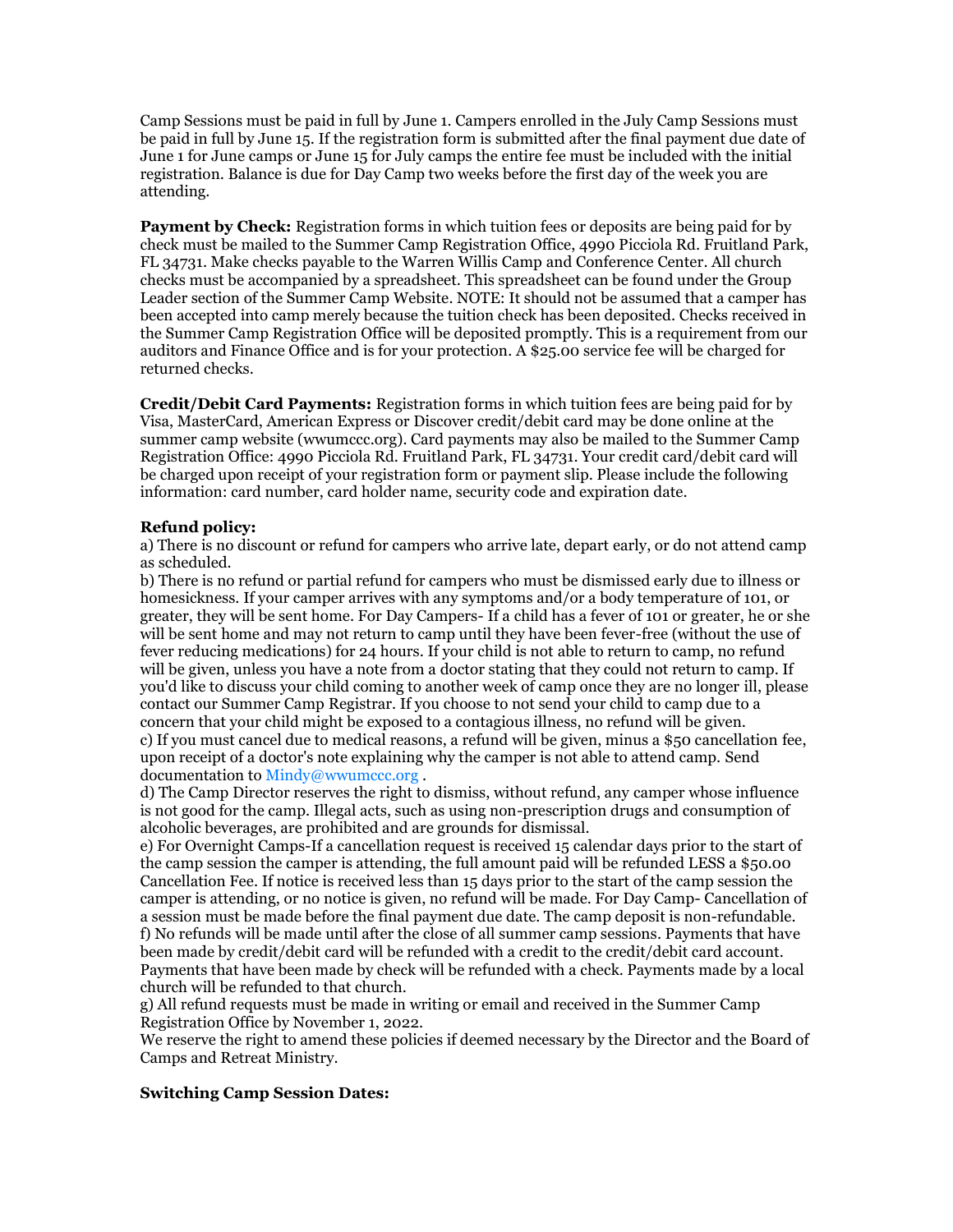Requests to switch camp session dates MUST be made in writing (\*see address below) or email and may be subject to a \$25.00 "change" fee. IMPORTANT NOTE: When you register for a camp and then later request to switch to a different camp session, your registration form will be treated as "new," as of the date the Summer Camp Registration Office receives your written change request and you will be put back into the "new registration" process as of that date. Even though you may have been accepted and/or confirmed for a camp session you applied for earlier, this does not necessarily mean you will be accepted and/or confirmed for the new camp session date you have requested. When you request to switch camp dates, you lose your "spot" in the camp session you originally applied for. Switching camp session dates may also affect the date your final payment is due and could require the balance to be paid in full at the time you request a change in camp session dates. Please take all of this into consideration when requesting a change in camp session dates.

\*Written requests for cancellations, substitutions and/or to switch camp session dates may be emailed t[o Mindy@wwumccc.org](mailto:Mindy@wwumccc.org).

**Cancellations:** All cancellations MUST be made in writing or email. Cancellation requests, received less than 15 calendar days prior to the start of the session camper is registered to attend, will not be refunded. All other cancellations will be refunded the full amount paid, less a \$50.00 cancellation fee (see refund policy). For Day Camp- Cancellation of a session must be made before the final payment due date. The camp deposit is non-refundable.

**Waiting List:** In the event a camp week is full, a camper will be placed on a waiting list. If spots become available, the parent/guardian will be contacted by the Summer Camp Registration Office. Available spots are filled on a first-come first-serve basis. If you do not want your camper to be placed on the waiting list, you will need to contact the Summer Camp Registration Office. In the event a spot does not become available for the camp you desire, you will be refunded the full amount that you have paid.

**Request for changes:** All requests for changes must be made in writing to  $\text{Midy@wwwumccc.org}$  or by mail. When communicating changes or questions, please give us the full name of your camper, your church and other pertinent information about the camper or camp session you are inquiring about.

**Substitutions:** Due to the many variables involved when making a substitution, all substitutions are at the discretion of the Summer Camp Registration Office and may or may not be possible. If there are other children of the same age level and gender on the waiting list, that child(ren) will be offered the spot before a substitution can be made. All substitution requests MUST be made in writing. (\*see address above) A substitution fee of \$25.00 may be charged if a substitution is made.

**Registering for multiple weeks of camp (this applies to overnight camp only):** A camper is allowed to attend one week of classic camp and one week of creative spirit camp. If a camper is registered for two weeks or more of classic camp and the weeks he/she is registered for begins to fill up, we will ask the parent/guardian to choose only one week of camp for that camper to attend so that there are no other campers who are put on the waiting list or denied the opportunity to come to camp.

**Data Sharing:** The Summer Camp Registration Office and the Warren Willis Camp and Conference Center staff have the right to share information about a camper's registration status, balance due, etc. with the designated person in charge of summer camp at the local church which the camper attends/is attending camp with.

#### **Camper Policies- Please read the following polices regarding issues that might arise while your child attends the Warren Willis Camp and Conference Center.**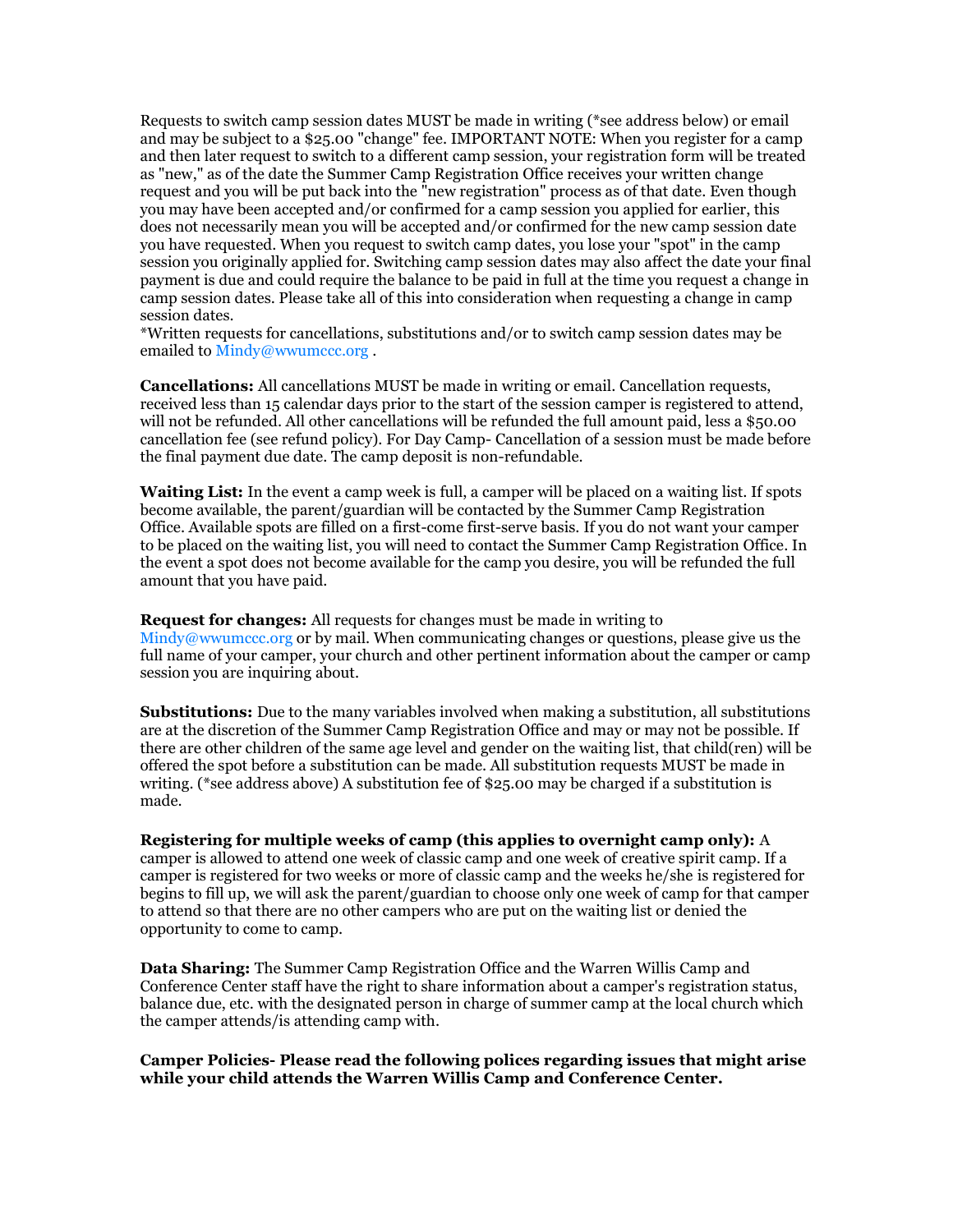**Abuse/Neglect Awareness Reporting:** Abuse can be physical, sexual or emotional. We are legally required to report any suspected child abuse or neglect. Our main priority is the welfare of all our campers.

**Camper Discipline:** Counselors and staff of the Warren Willis Camp and Conference Center do not use physical punishments as a means of discipline. Disruptive campers may lose privileges and opportunities. Parents will be contacted if behavioral issues continue and cannot be resolved.

**Counselor to Camper Ratios:** Elementary through High School Campers are always under the supervision of a counselor/staff.

Elementary (grades 4-5) 2:10 Middle School (grades 6-8) 2:13 High School (grades 9-12) 2:13

**Camp-Appropriate Dress Policy:** Please review your packed clothes and make sure that none of your items of clothing make references to cigarettes, alcohol, illegal drugs or are overly tightfitting, loose, or otherwise inappropriate for a Christian camp setting. If something is "questionable," please leave it at home. Camp staff has the responsibility of encouraging appropriate dress.

**Emergency Contacting:** The safety and well-being of our campers is our highest priority. In the event of situations involving injury, accidents, medical need, repetitive behavioral problems, etc., parents will be contacted. Please rest assured that your child is in safe hands, and we will contact you should there be any problems.

The camp personnel will notify you if your child displays the following health symptoms:

- Any illness that persists longer than 24 hours; including fevers, coughs, excess expulsion of bodily fluids, allergic reactions, severe tiredness.
- Any injury that causes severe prolonged pain, change in color and/or swelling.
- Any condition that cannot be sufficiently treated by camp personnel.
- Any condition requiring transport to other medical services.

**Homesickness:** Homesickness can occur at camp, even among experienced campers. At the Warren Willis Camp and Conference Center, we encourage homesick campers to stay to the end of the week to allow them to truly experience camp. Our staff and volunteers are trained to help children through homesickness so that they have a great and positive camp experience. If a camper becomes severely homesick, parents will be called by either the Team Leader or the Camp Staff Member so that the best decision can be made regarding their child. If you anticipate that your child may become homesick, please do not tell them to "just try it for a couple of days," or "if you don't like it, you can call me," or "if you don't like it, I will come get you." In saying these things, the child is set up to fail.

**Cell Phones:** Campers are not allowed to bring cell phones to camp. We know that in today's culture many of our campers and parents stay in daily communication via cell phones. We also understand the trust that you are placing in us by allowing your camper to come to camp without their cell phone and want to make sure you understand why we have this policy. We believe that there is a very real value in your camper spending a week unplugged and disconnected from their digital lives. We believe that taking time off from our phones, computers, social media, video games, etc. can open the space in our minds and hearts to hear and feel God at work. If there were any situations regarding your camper while at camp that you need to be made aware of (medical issues, severe homesickness, etc.) we will call you. If you need to reach your child immediately